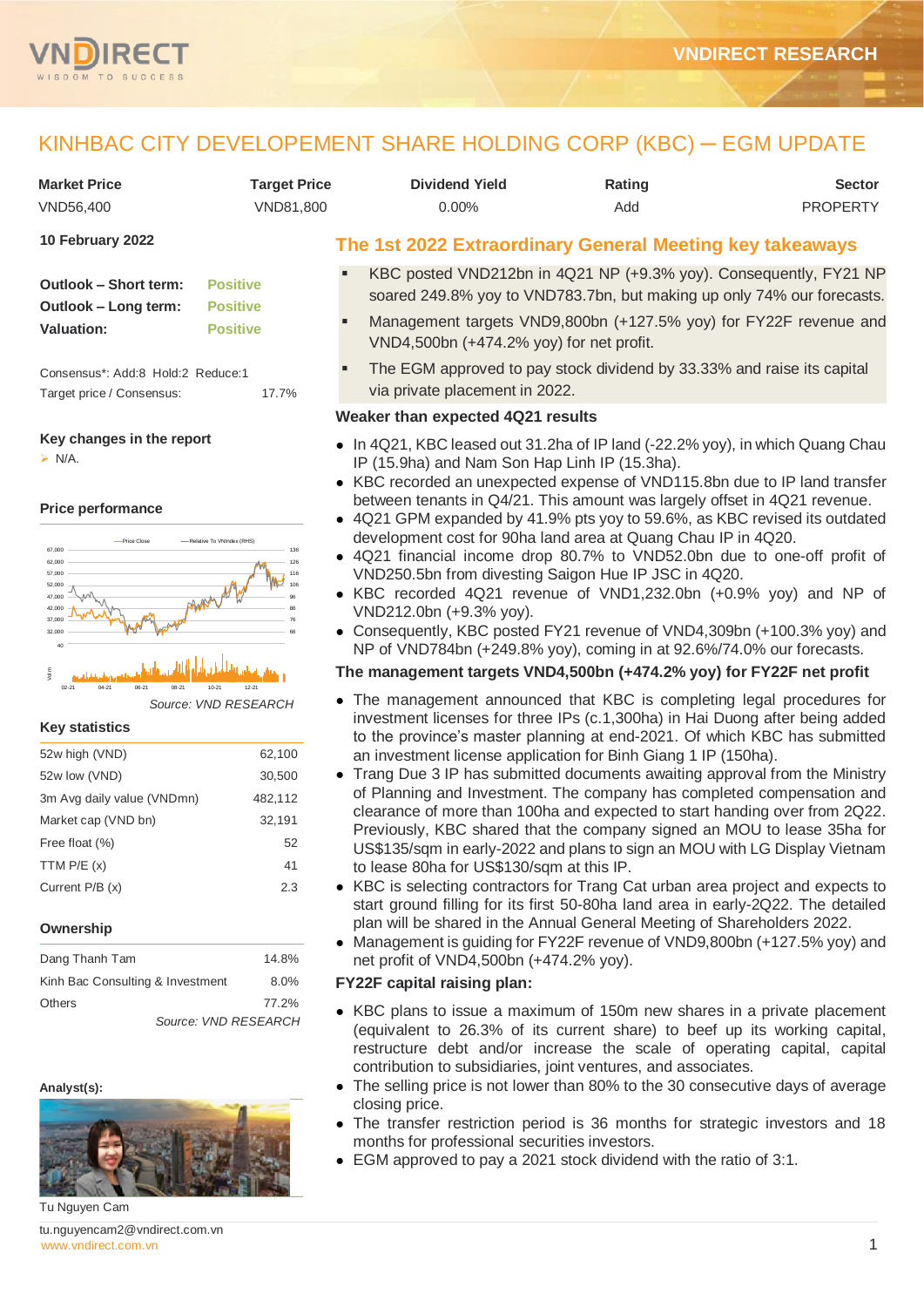## VNDIRECT  $\overline{\mathsf{V}}$

## **Figure 1: 4Q21 and FY21 results comparison**

|                                         |             |         |           |             |             |                    | As % of  |                                                                                                      |
|-----------------------------------------|-------------|---------|-----------|-------------|-------------|--------------------|----------|------------------------------------------------------------------------------------------------------|
|                                         | <b>4Q21</b> | 4Q20    | % yoy chg | <b>FY21</b> | <b>FY20</b> | % yoy chg estimate | FY21 our | <b>Comment</b>                                                                                       |
| IP leased land area (ha)                | 31.2        | 40.1    | $-22.2%$  | 113.9       | 59.6        | 91.1%              | 85.0%    |                                                                                                      |
| Tan Phu Trung IP                        |             | 19.4    |           | 21.9        | 36.2        |                    |          |                                                                                                      |
| Quang Chau IP                           | 15.9        | 19.4    |           | 56.6        | 22.0        |                    |          |                                                                                                      |
| <b>NSHL IP</b>                          | 15.3        | 1.2     |           | 33.8        | 1.2         |                    |          |                                                                                                      |
| Residential land area (ha)              | 2.3         | 0.5     | 348.4%    | 4.6         | 1.0         | 377.2%             |          |                                                                                                      |
| Phuc Ninh Residential Urban Area        |             | 0.2     |           |             | 0.2         |                    |          |                                                                                                      |
| <b>Trang Due Residential Urban Area</b> | 0.1         | 0.9     |           | 4.6         | 2.3         |                    |          |                                                                                                      |
| <b>Revenue (VNDbn)</b>                  | 1.232.0     | 1.221.3 | 0.9%      | 4,308.6     | 2.151.0     | 100.3%             | 92.6%    |                                                                                                      |
| IP land sales                           | 984.2       | 1,017.0 | $-3.2%$   | 3.098.6     | 1.537.3     | 101.6%             |          | KBC leased out 113.9ha in FY21 (+91.1% yoy).                                                         |
| IP factory sales                        | 47.5        | 33.1    | 43.5%     | 310.6       | 33.1        | 838.4%             |          | Mostly from Quang Chau IP.                                                                           |
| IP factory leasing                      | 13.2        | 24.0    | $-45.2%$  | 79.7        | 107.2       | $-25.7%$           |          |                                                                                                      |
| Utilities services                      | 80.4        | 73.8    | 8.9%      | 305.0       | 277.1       | 10.1%              |          |                                                                                                      |
| Residential property                    | 106.8       | 74.7    | 43.0%     | 514.6       | 196.2       | 162.3%             |          | Driven by the handover of townhouse and villas land area in<br>Trang Due project.                    |
| <b>Gross profit (VNDbn)</b>             | 734.8       | 216.6   | 239.2%    | 2,465.8     | 689.0       | 257.9%             |          |                                                                                                      |
| Gross profit margin                     | 59.6%       | 17.7%   | 41.9% pts | 57.2%       | 32.0%       | 25.2% pts          |          | As KBC revised its outdated development cost for 90ha land<br>area at Quang Chau IP in 4Q20.         |
| SG&A expenses(VNDbn)                    | 246.1       | 142.8   | 72.3%     | 620.5       | 322.9       | 92.2%              |          |                                                                                                      |
| Financial income (VNDbn)                | 52.0        | 269.5   | $-80.7%$  | 163.1       | 313.7       | $-48.0%$           |          | Due to one-off profit of VND250.5bn from divesting Saigon Hue<br>IP JSC in 4020.                     |
| Financial expense (VNDbn)               | 131.9       | 56.1    | 135.1%    | 535.2       | 230.2       | 132.5%             |          | Due to a sharp increase in interest expense.                                                         |
| Operating profit (VNDbn)                | 417.3       | 288.0   | 44.9%     | 1.485.8     | 452.2       | 228.6%             |          |                                                                                                      |
| Pre-tax profit (VNDbn)                  | 301.5       | 288.2   | 4.6%      | 1.364.7     | 453.2       | 201.1%             |          |                                                                                                      |
| Other profit (VNDbn)                    | (115.8)     | 0.1     |           | (121.2)     | 0.9         |                    |          | Due to IP land transfer between tenants in Q4/21. This amount<br>was largely offset in 4Q21 revenue. |
| Profit after tax (VNDbn)                | 222.1       | 223.4   | $-0.6%$   | 955.1       | 319.8       | 198.7%             |          |                                                                                                      |
| Minority interest                       | 10.0        | 29.4    | $-66.0%$  | 171.4       | 95.8        | 78.9%              |          |                                                                                                      |
| Net profit (VNDbn)                      | 212.0       | 194.0   | 9.3%      | 783.7       | 224.0       | 249.8%             | 74.0%    |                                                                                                      |
|                                         |             |         |           |             |             |                    |          | Sources: VND RESEARCH, COMPANY REPORTS                                                               |

.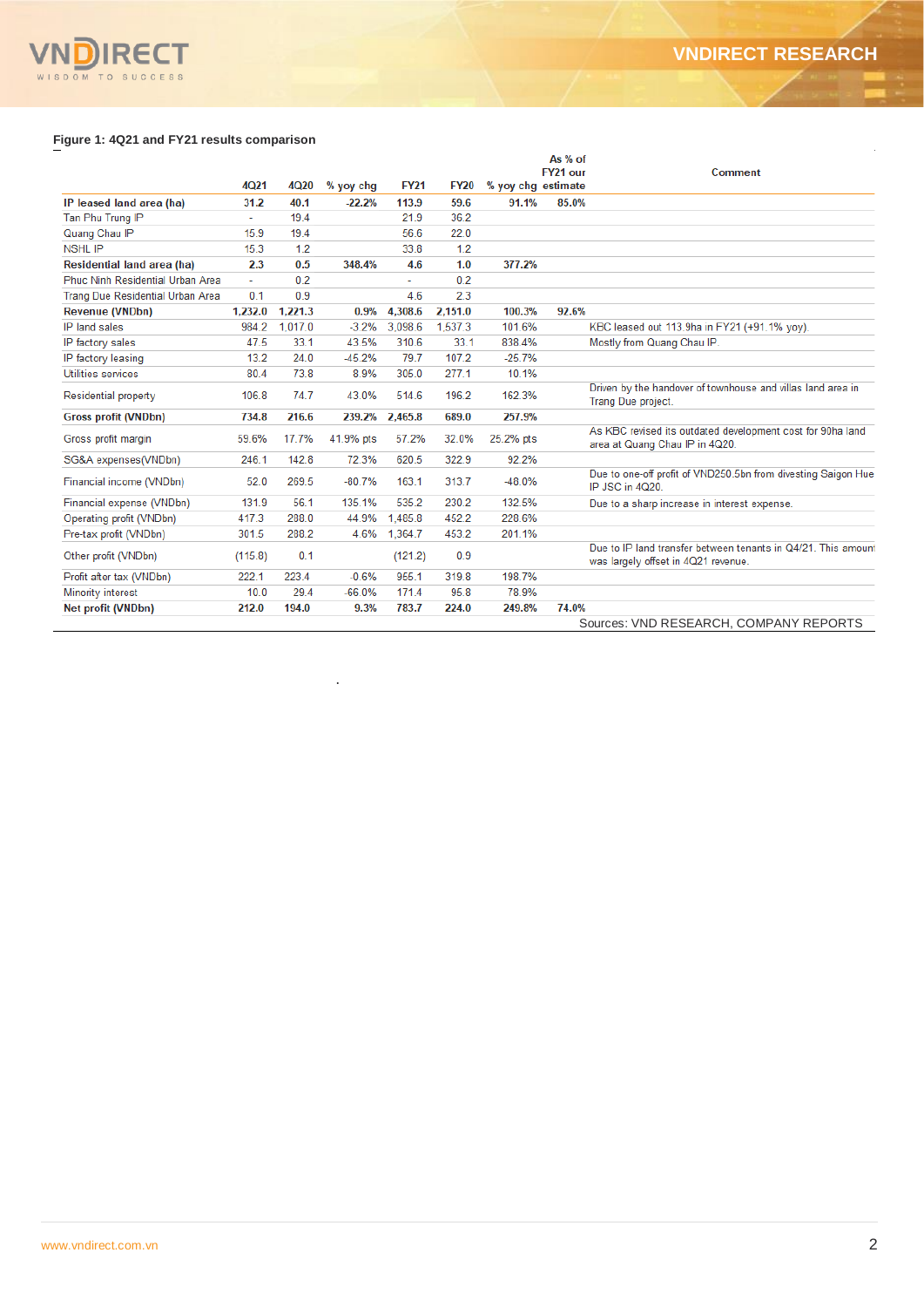#### $T<sub>O</sub>$ **SUCCESS**  $M$

## **VNDIRECT RESEARCH**

#### **Valuation**



#### **Income statement**

| (VNDbn)                       | 12-21E   | 12-22E   | 12-23E   |
|-------------------------------|----------|----------|----------|
| Net revenue                   | 4,309    | 17,507   | 19,766   |
| Cost of sales                 | (1, 843) | (6, 339) | (6, 829) |
| Gen & admin expenses          | (431)    | (328)    | (390)    |
| Selling expenses              | (190)    | (325)    | (427)    |
| <b>Operating profit</b>       | 1,845    | 10,514   | 12,119   |
| <b>Operating EBITDA</b>       | 1,770    | 10,460   | 12,063   |
| Depreciation and amortisation | 76       | 54       | 56       |
| <b>Operating EBIT</b>         | 1,845    | 10,514   | 12,119   |
| Interest income               | 163      | 150      | 150      |
| <b>Financial expense</b>      | (535)    | (711)    | (489)    |
| Net other income              | (121)    | (43)     | (48)     |
| Income from associates & JVs  | 13       | O        | O        |
| Pre-tax profit                | 1,365    | 9,909    | 11,733   |
| Tax expense                   | (410)    | (2,378)  | (2,816)  |
| Minority interest             | (171)    | (228)    | (384)    |
| Net profit                    | 784      | 7,303    | 8,533    |
| Adj. net profit to ordinary   | 784      | 7,303    | 8,533    |
| Ordinary dividends            | 0        | $\Omega$ | O        |
| <b>Retained earnings</b>      | 784      | 7,303    | 8,533    |
|                               |          |          |          |

#### **Balance sheet**

| (VNDbn)                               | 12-21E | 12-22E | 12-23E |
|---------------------------------------|--------|--------|--------|
| Cash and equivalents                  | 2,562  | 7,838  | 11,754 |
| Short term investments                | 2,016  | 2,013  | 2,014  |
| Accounts receivables                  | 10,150 | 10,396 | 14,104 |
| Inventories                           | 11,461 | 13,714 | 13,395 |
| Other current assets                  | 246    | 259    | 272    |
| <b>Total current assets</b>           | 26,435 | 34,220 | 41,537 |
| <b>Fixed assets</b>                   | 1,350  | 1,392  | 1,436  |
| <b>Total investments</b>              | 1,899  | 1,133  | 1,228  |
| Other long-term assets                | 921    | 908    | 895    |
| <b>Total assets</b>                   | 30,605 | 37,653 | 45,096 |
| Short-term debt                       | 1,435  | 1,152  | 652    |
| Accounts payable                      | 152    | 524    | 564    |
| Other current liabilities             | 5,064  | 6,280  | 7,259  |
| <b>Total current liabilities</b>      | 6,652  | 7,955  | 8,474  |
| Total long-term debt                  | 5,642  | 4,006  | 2,005  |
| Other liabilities                     | 2,139  | 2,048  | 2,056  |
| Share capital                         | 5,757  | 5,698  | 5,698  |
| Retained earnings reserve             | 5,100  | 12,403 | 20,936 |
| <b>Shareholders' equity</b>           | 13,892 | 21,136 | 29,668 |
| Minority interest                     | 2,280  | 2,508  | 2,893  |
| <b>Total liabilities &amp; equity</b> | 30.605 | 37.653 | 45,096 |



#### **Cash flow statement**

| (VNDbn)                                     | 12-21E   | 12-22E   | 12-23E   |
|---------------------------------------------|----------|----------|----------|
| Pretax profit                               | 1,365    | 9,909    | 11,733   |
| Depreciation & amortisation                 | 76       | 54       | 56       |
| Tax paid                                    | (347)    | (2, 469) | (2,808)  |
| Other adjustments                           | (100)    | (207)    | (151)    |
| Change in working capital                   | (1, 923) | (925)    | (2, 381) |
| Cash flow from operations                   | (930)    | 6,363    | 6,449    |
| Capex                                       | (211)    | (83)     | (87)     |
| Proceeds from assets sales                  | 0        | 0        | $\Omega$ |
| Others                                      | (3, 338) | 915      | 56       |
| Other non-current assets changes            | O        | $\Omega$ | $\Omega$ |
| Cash flow from investing activities         | (3,549)  | 832      | (32)     |
| New share issuance                          | 4,583    | $\Omega$ | O        |
| Shares buyback                              | 0        | $\Omega$ | 0        |
| Net borrowings                              | 4,285    | O        | O        |
| Other financing cash flow                   | (2, 859) | (1,920)  | (2,501)  |
| Dividends paid                              | (19)     | $\Omega$ | 0        |
| Cash flow from financing activities         | 5,991    | (1,920)  | (2, 501) |
| Cash and equivalents at beginning of period | 1,050    | 2,562    | 7,838    |
| Total cash generated                        | 1,512    | 5,275    | 3,916    |
| Cash and equivalents at the end of period   | 2,562    | 7,838    | 11,754   |
|                                             |          |          |          |

#### **Key ratios**

|                         | 12-21E  | 12-22E | 12-23E |
|-------------------------|---------|--------|--------|
| <b>Dupont</b>           |         |        |        |
| Net profit margin       | 18.2%   | 41.7%  | 43.2%  |
| Asset turnover          | 0.16    | 0.51   | 0.48   |
| <b>ROAA</b>             | 2.9%    | 21.4%  | 20.6%  |
| Avg assets/avg equity   | 2.31    | 1.95   | 1.63   |
| <b>ROAE</b>             | 6.6%    | 41.7%  | 33.6%  |
| <b>Efficiency</b>       |         |        |        |
| Days account receivable | 163.1   | 32.2   | 30.3   |
| Days inventory          | 2,270.1 | 789.6  | 715.9  |
| Days creditor           | 30.1    | 30.1   | 30.1   |
| Fixed asset turnover    | 3.48    | 12.77  | 13.98  |
| <b>ROIC</b>             | 3.4%    | 25.4%  | 24.2%  |
| Liquidity               |         |        |        |
| Current ratio           | 4.0     | 4.3    | 4.9    |
| Quick ratio             | 2.3     | 2.6    | 3.3    |
| Cash ratio              | 0.7     | 1.2    | 1.6    |
| Cash cycle              | 2,403.1 | 791.7  | 716.0  |
| Growth rate (yoy)       |         |        |        |
| Revenue growth          | 100.3%  | 306.3% | 12.9%  |
| Operating profit growth | 404.1%  | 469.8% | 15.3%  |
| Net profit growth       | 250.1%  | 831.9% | 16.8%  |
| EPS growth              | 188.7%  | 831.9% | 16.8%  |

*Source: VND RESEARCH*